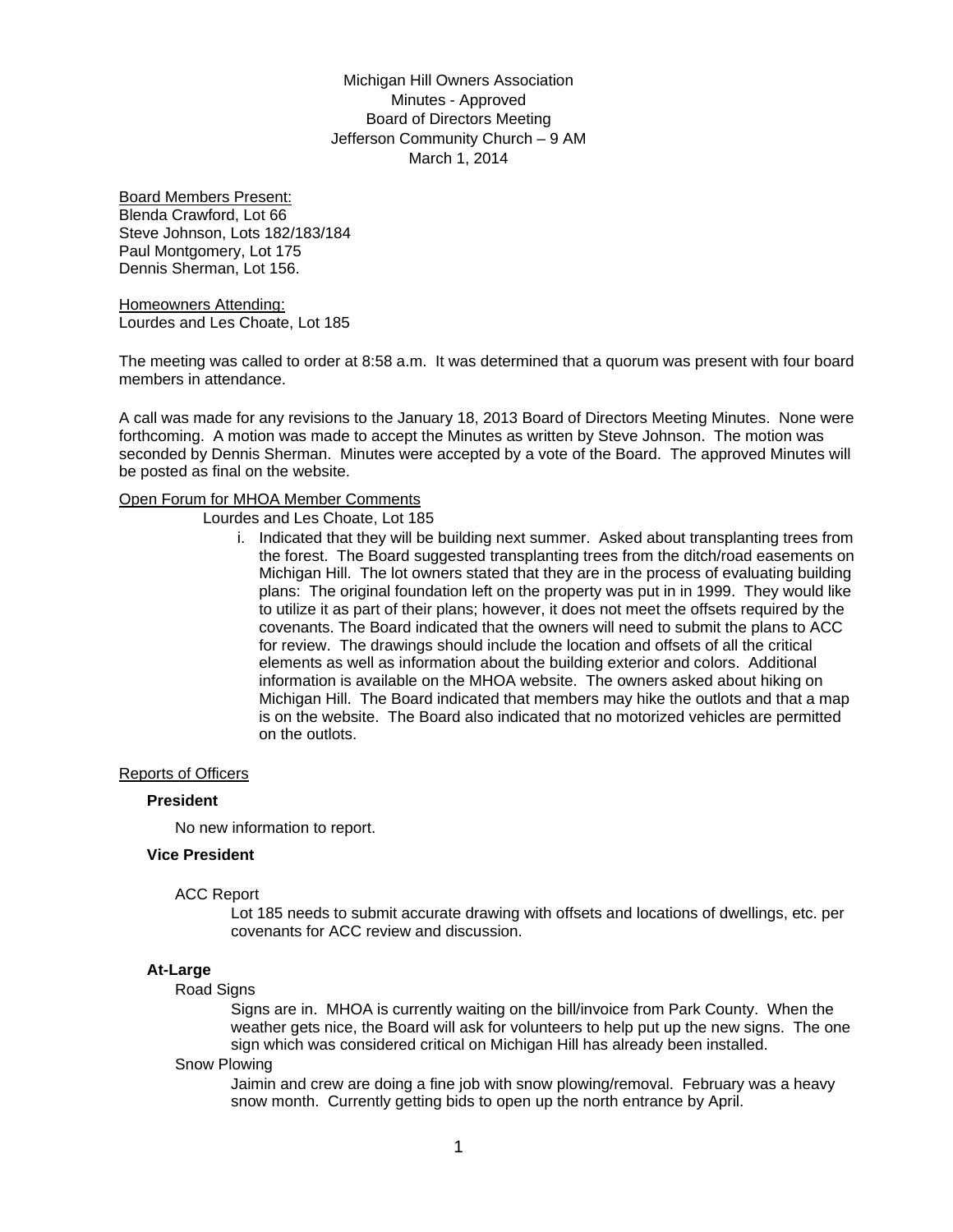# **Treasurer**

Dues Notices

- 1. All the dues notices are out and the Association has already received some dues.
- 2. There is one lot with outstanding dues from last year. There is now a lien on the
- property for the delinquent dues. .

# Snowplowing

Snowplowing bills for one snow season (i.e. October-May) cross two financial years. Therefore a season's cost differs from a calendar year's cost for snowplowing. October-December goes in one financial year; and January through May in the next. The Table 1 below shows these differences:

| Calendar Year | Cost        | Oct-May<br>Season | Cost         | <b>Notes</b>                        |
|---------------|-------------|-------------------|--------------|-------------------------------------|
| 2010          | \$10,849.22 | Fall 10-Spg11     | \$11,891.50  |                                     |
| 2011          | \$11,787.83 | Fall 11-Spg 12    | \$5,236.33   |                                     |
| 2012          | \$6,115.00  | Fall 12-Spg 13    | \$7,380.00   |                                     |
| 2013          | 7,380.00    | Fall 13-Spg 14    | $$5,415.00*$ | Plus approx.<br>\$3,000 not<br>paid |

This information is important for the budgeting and discussion of snowplowing/removal costs.

## Accounting Report

As of February 26, 2014, all money is in the Fairplay at Colorado East Bank & Trust. Checking: \$1022.20; Savings; \$45,006.27. No more outstanding CDs. Total: \$46,028.47.

## **Secretary**

No new information to report.

# **Old Business**

Port-o-Potties (Sanolets) – per Sheila Cross, P.E., Park County Director of Development Services, the county policies are as follows:

- 1. Sanolets are required on building sites and must be permitted,
- 2. Sanolets are not allowed as a permanent wastewater solution on developed lots, and
- 3. Sanolets are not allowed on undeveloped lots without a permit from the County.

MHOA is in compliance with the county policy.

Animal Policy. The Board is asking for continued owner input toward clarification of the Animal Policy under Section 8 of the MHOA covenants: "No stables, corrals or other structure for the housing or feeding of horses or animals other than domestic pets, shall be located or placed closer than fifty (50) feet to any lot line or street." Last BOD meeting, owners expressed general consensus that horses should be 50 feet from property lines. Should MHOA define a Corral "as an area that is surrounded by a fence and used for holding animals such as horses"? Discussion will be continued at Annual General Members Meeting. The subject was tabled at the March Board meeting pending further discussion at the annual meeting.

#### **New Business:**

**Annual Meeting**. The Annual Meeting of the Homeowners Association will be held on the first Saturday of June (6/7/2014). It will be held at the Community Center in Jefferson at 10:00 a.m. Two board positions will be elected at this meeting. Members are reminded that if they are unable to attend they should complete a proxy and forward to the Board, or it should be given to someone they trust to vote on their behalf. The proxy forms are located on the website. It is important that